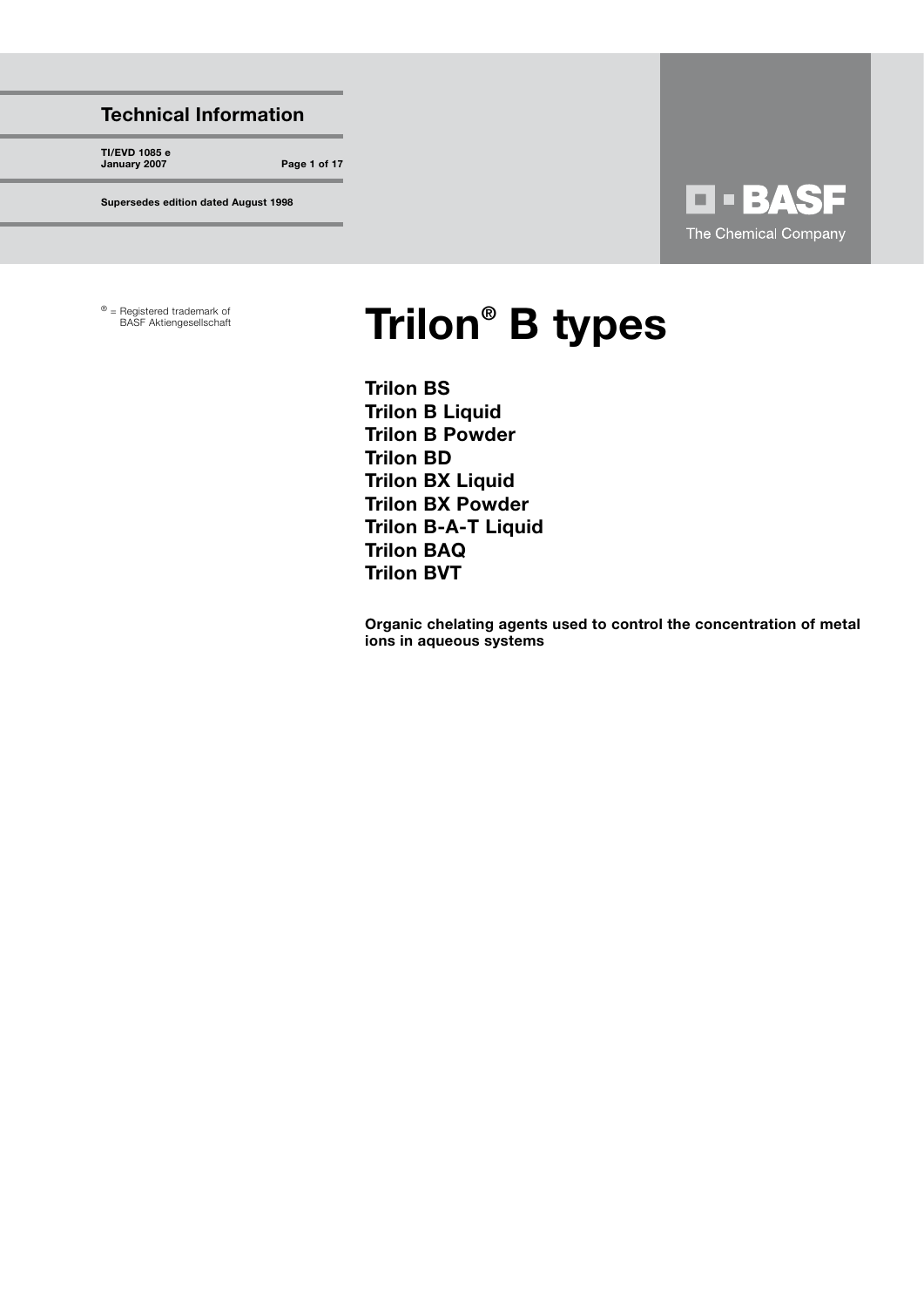### **Contents**

# Properties **Properties Properties** Chemical nature 3<br>Chemical and physical data 4<br>4 Chemical and physical data Complex formation 6 Chemical stability and the control of the control of the control of the control of the control of the control of the control of the control of the control of the control of the control of the control of the control of the Corrosion and the contract of the contract of the contract of the contract of the contract of the contract of the contract of the contract of the contract of the contract of the contract of the contract of the contract of Applications Laundry detergents and the control of the control of the control of the control of the control of the control of the control of the control of the control of the control of the control of the control of the control of the Cleaners **Cleaners Cleaners Page 11** Soap Page 11 - Andrea Soap Page 11 - Andrea Soap Page 11 - Andrea Soap Page 11 - Andrea Soap Textile processing 12<br>
Leather 12 Leather Page 12 Pulp and paper 12<br>
Water treatment 13 Water treatment 13<br>Other applications 13 Other applications **Safety** Storage 15 and 2012 the Storage 15 and 2012 the Storage 15 and 2013 the Storage 15 and 2013 the Storage 15 and Ecology and toxicology 16<br>
Labelling 16 Labelling the control of the control of the control of the control of the control of the control of the control of the control of the control of the control of the control of the control of the control of the control of th Note  $\blacksquare$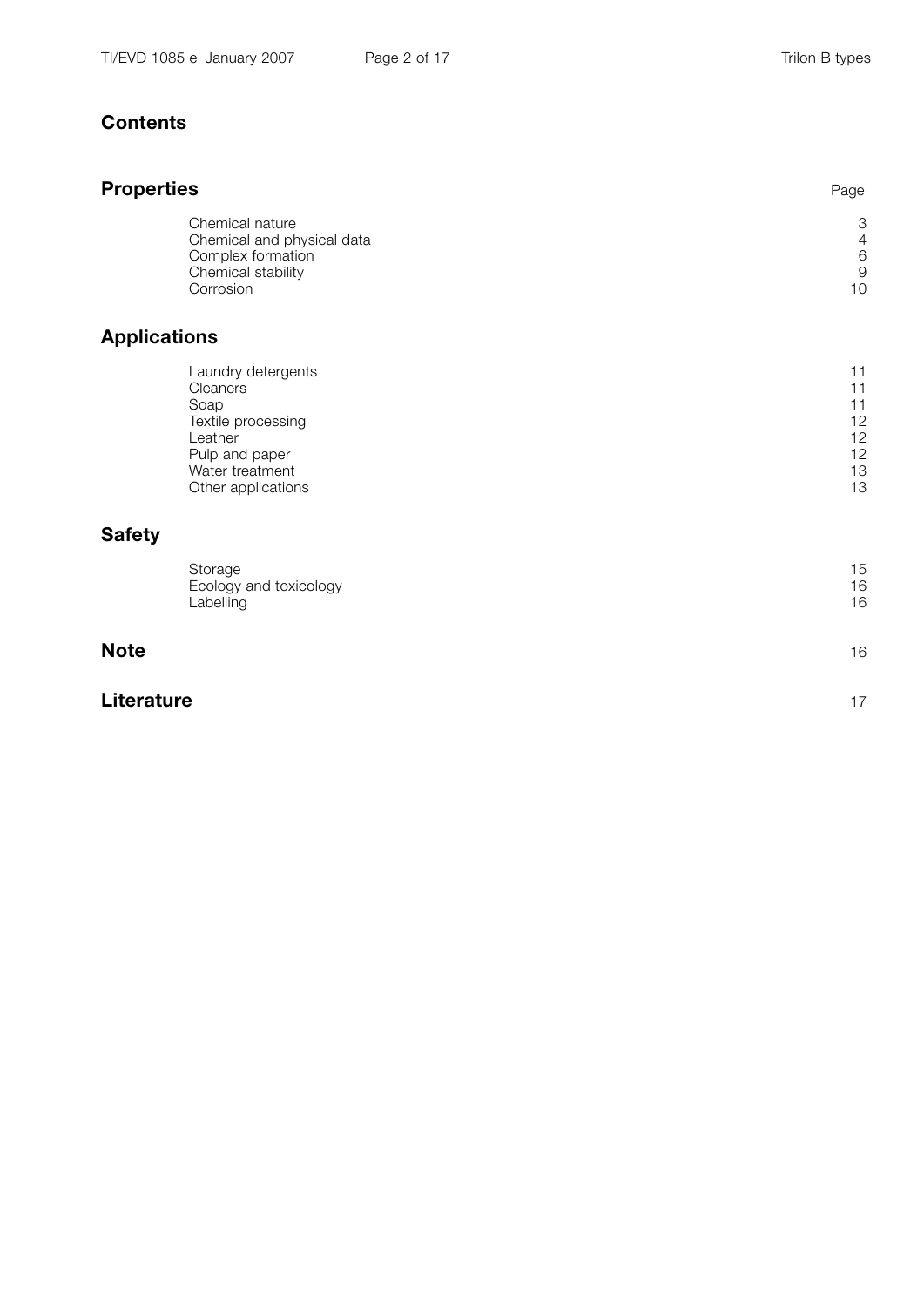# Properties

**Chemical nature** The active ingredient contained in the Trilon B types is ethylenediaminetetraacetic acid (EDTA or EDTA-H<sub>4</sub>) or its salts.

Ethylenediaminetetraacetic acid, C<sub>10</sub>H<sub>16</sub>N<sub>2</sub>O<sub>8</sub>, is an aminocarboxylic acid<br>with six functional groups.

| $HOOC$ —CH <sub>2</sub>              | $H2C$ COOH    |
|--------------------------------------|---------------|
|                                      |               |
| N—CH <del>_</del> CH <del>_ </del> N |               |
| $HOOC$ — $CH2$                       | $H, C$ - COOH |

| <b>Trilon BS</b>    | Ethylenediaminetetraacetic acid (EDTA- $H_4$ ) in solid form<br>CAS No. 60-00-4                                                                                                                                |
|---------------------|----------------------------------------------------------------------------------------------------------------------------------------------------------------------------------------------------------------|
| Trilon B Liquid     | Aqueous solution of the tetrasodium salt of ethylenediaminetetraacetic acid<br>$(EDTA-NaA)$<br>CAS No. 64-02-8                                                                                                 |
| Trilon B Powder     | Tetrasodium salt of ethylenediaminetetraacetic acid (EDTA-Na $_{4}$ ) in solid form<br>CAS No. 64-02-8                                                                                                         |
| Trilon BD           | Disodium salt of ethylenediaminetetraacetic acid (EDTA-H <sub>2</sub> Na <sub>2</sub> ) in solid form<br>CAS No. 139-33-3 (Trilon BD is a dihydrate and has therefore also been<br>assigned CAS No. 6381-92-6) |
| Trilon BX Liquid    | Aqueous solution of the tetrasodium salt of ethylenediaminetetraacetic acid<br>$(EDTA-NaA)$ , high purity grade<br>CAS No. 64-02-8                                                                             |
| Trilon BX Powder    | Tetrasodium salt of ethylenediaminetetraacetic acid (EDTA-Na <sub>4</sub> ) in solid form,<br>high purity grade<br>CAS No. 64-02-8                                                                             |
| Trilon B-A-T Liquid | Aqueous solution of the triammonium salt of ethylenediaminetetraacetic acid<br>$(EDTA-H(NHA)3)$<br>CAS No. 15934-01-7                                                                                          |
| <b>Trilon BAQ</b>   | Aqueous solution of the tetraammonium salt of ethylenediaminetetraacetic<br>acid (EDTA-(NH <sub><math>_4</math>)<sub>4</sub>)</sub><br>CAS No. 22473-78-5                                                      |
| <b>Trilon BVT</b>   | Aqueous solution of the tetrasodium salt of ethylenediaminetetraacetic acid<br>(EDTA-H <sub>4</sub> ) with added triethanolamine (TEA)<br>CAS No. 64-02-8/102-71-6                                             |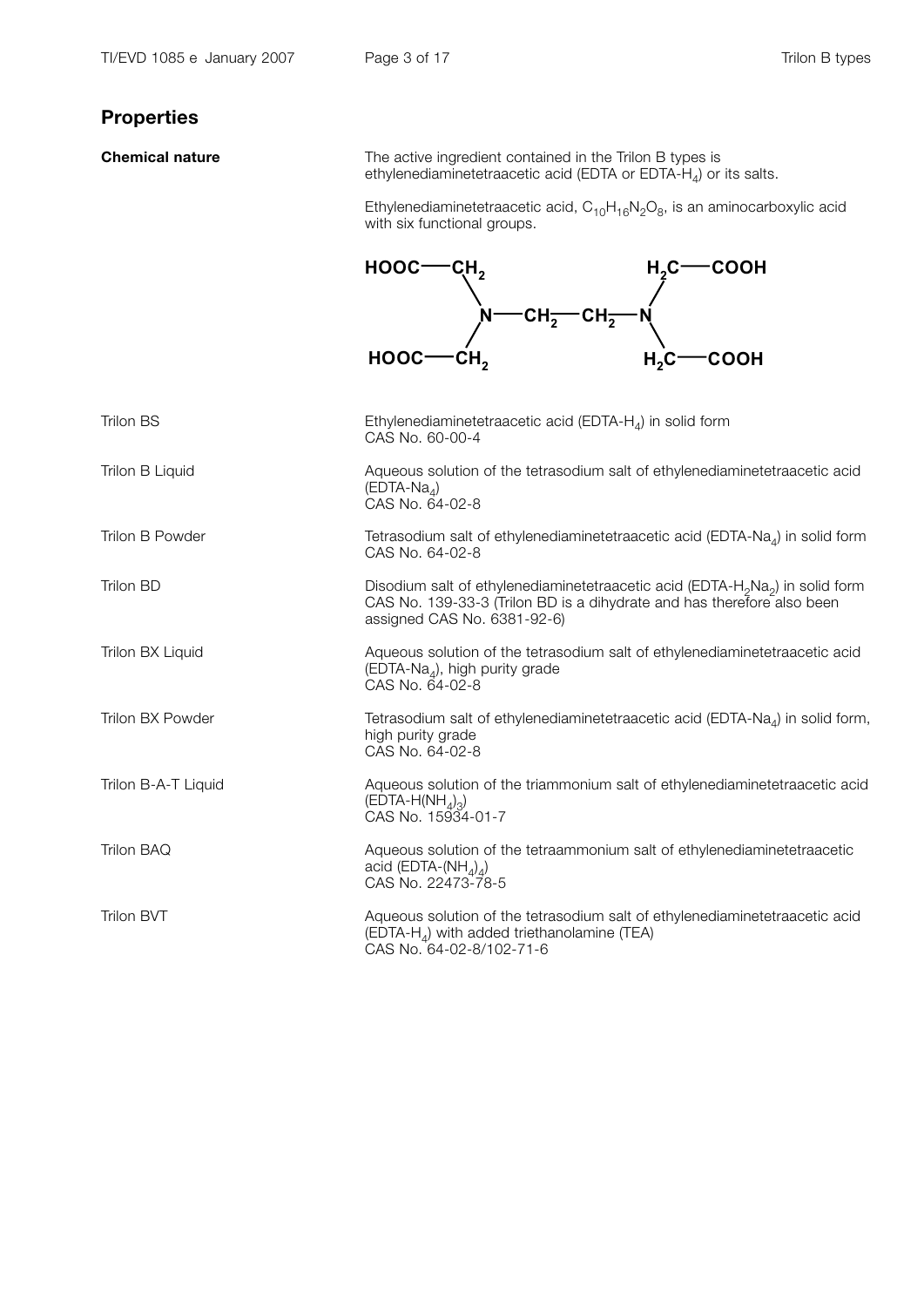#### Chemical and physical data

|                                                                                          | Unit                         | <b>Trilon BS</b>        | <b>Trilon B Liquid</b>                   | <b>Trilon B Powder</b>       |
|------------------------------------------------------------------------------------------|------------------------------|-------------------------|------------------------------------------|------------------------------|
| Physical form (visual)                                                                   |                              | White powder            | Clear,<br>yellowish<br>liquid            | Slightly yellowish<br>powder |
| Molar mass (DIN 32625)                                                                   | g/mol                        | 292                     | 380                                      | 380                          |
| Concentration (BASF method)*<br>expressed as tetrasodium<br>salt (EDTA-Na <sub>4</sub> ) | %                            |                         | approx. 40                               | approx. 87                   |
| expressed as free acid<br>$(EDTA-HA)$                                                    | $\%$                         | approx. 100             | approx. 31                               | approx. 67                   |
| Density (DIN 51757, 20 °C,<br>U-tube densitometer)                                       | g/cm <sup>3</sup>            |                         | approx. 1.30                             |                              |
| рH<br>(DIN 19268, 23 °C, 1% in water)                                                    |                              | approx. 2.8<br>(slurry) | approx. 11.5                             | approx. 11.5                 |
| <b>Bulk density</b><br>(ISO 697, 40 mm diam.)                                            | g/                           | approx. 820             |                                          | approx. 710                  |
| Hazen colour<br>(DIN EN 1557)                                                            |                              |                         | max. 150                                 | max. 150<br>(40 % in water)  |
| Volatile $NH3$<br>(BASF method)                                                          | ppm                          |                         | max. 80                                  | $\overline{\phantom{0}}$     |
| Calcium binding capacity<br>(BASF method, pH 11)                                         | mg CaCO <sub>3</sub> /g t.q. | approx. 340             | approx. 110                              | approx. 230                  |
| Water content<br>(DIN EN 13268)                                                          | $\%$                         | approx. 0.1             | approx. 57                               | approx. 7                    |
| Viscosity<br>(DIN 53018, 23 °C)                                                          | mPa·s                        |                         | approx. 30                               |                              |
| Freezing point<br>(ISO 3013)                                                             | $^{\circ}C$                  |                         | $<-30$                                   |                              |
| Melting point<br>(ISO 3146)                                                              | $^{\circ}C$                  | approx. 245             |                                          | >300<br>(decomposes)         |
| Solubility in water (BASF method)<br>at 25 °C<br>at 80 °C                                | g/<br>g/l                    | approx. 1<br>approx. 2  | <b>Miscible</b><br>in all<br>proportions | approx. 600<br>approx. 670   |

The above information is correct at the time of going to press. It does not necessarily form part of the product specification.

\* Determined by potentiometric titration against iron(III)chloride.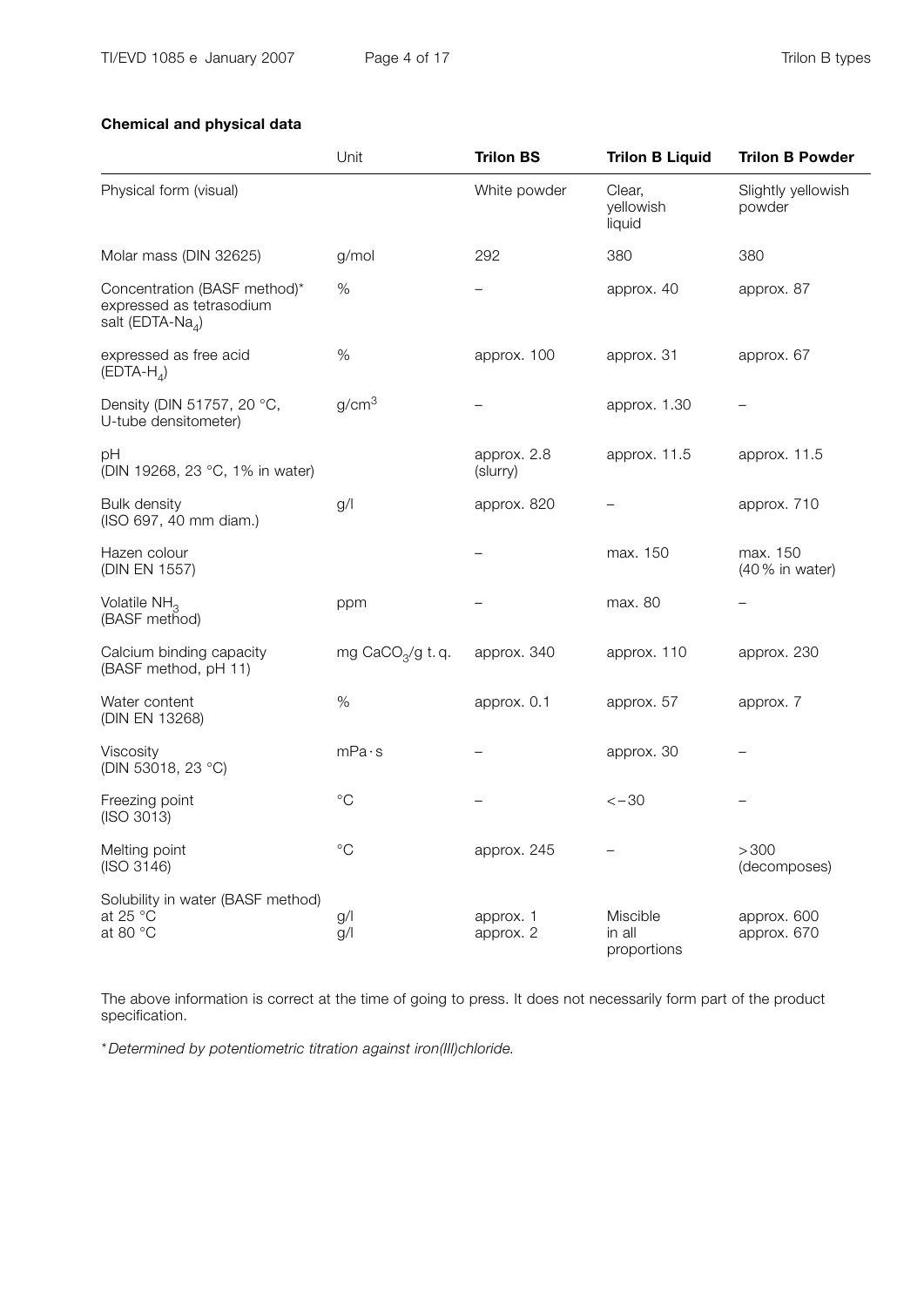| <b>Trilon BD</b>           | <b>Trilon BX Liquid</b>           | <b>Trilon BX Powder</b>         | <b>Trilon B-A-T</b>                      | <b>Trilon BAQ</b>                 | <b>Trilon BVT</b>                 |
|----------------------------|-----------------------------------|---------------------------------|------------------------------------------|-----------------------------------|-----------------------------------|
| White<br>powder            | Clear,<br>yellowish<br>liquid     | White,<br>crystalline<br>powder | Clear,<br>colourless or<br>yellow liquid | Clear,<br>yellowish<br>liquid     | Clear,<br>yellowish<br>liquid     |
| 336                        | 380                               | 380                             | 343                                      | 360                               |                                   |
| approx. 90                 | approx. 40                        | approx. 84.5                    | $\overline{\phantom{0}}$                 |                                   | approx. 21.5                      |
| approx. 78                 | approx. 31                        | approx. 65                      | approx. 43**                             | approx. 37***                     | approx. 17                        |
|                            | approx. 1.28                      |                                 | approx. 1.20                             | approx. 1.18                      | approx. 1.23                      |
| approx. 4.5                | approx. 11.5                      | approx. 11.2                    | approx. 7.5<br>$(10%$ in water)          | approx. 9.3                       | approx. 11.0                      |
| approx. 950                |                                   | approx. 780                     | $\overline{\phantom{0}}$                 |                                   |                                   |
|                            | max. 150                          | max. 20<br>(40% in water)       |                                          | max. 200                          | approx. 100                       |
|                            | max. 80                           |                                 |                                          |                                   |                                   |
| approx. 270                | approx. 110                       | approx. 230                     | approx. 150                              | approx. 140                       | approx. 65                        |
| approx. 10                 | approx. 60                        | approx. 16                      | approx. 50                               | approx. 50                        | approx. 35                        |
|                            | approx. 20                        |                                 | approx. 20                               | approx. 20                        | approx. 150                       |
|                            | $<-20$                            |                                 | $<-20$                                   |                                   | below 0                           |
| approx. 245                |                                   | > 300<br>(decomposes)           |                                          |                                   |                                   |
| approx. 100<br>approx. 220 | Miscible<br>in all<br>proportions | approx. 600<br>approx. 710      | Miscible<br>in all<br>proportions        | Miscible<br>in all<br>proportions | Miscible<br>in all<br>proportions |

A detailed product specification is available from your local BASF representative.

| **Concentration expressed as EDTA-H(NH <sub>4</sub> ) <sub>3</sub> | approx. $50\%$ |  |
|--------------------------------------------------------------------|----------------|--|
| ***Concentration expressed as EDTA-(NH $_{d}$ ) <sup>1</sup>       | approx. 48%    |  |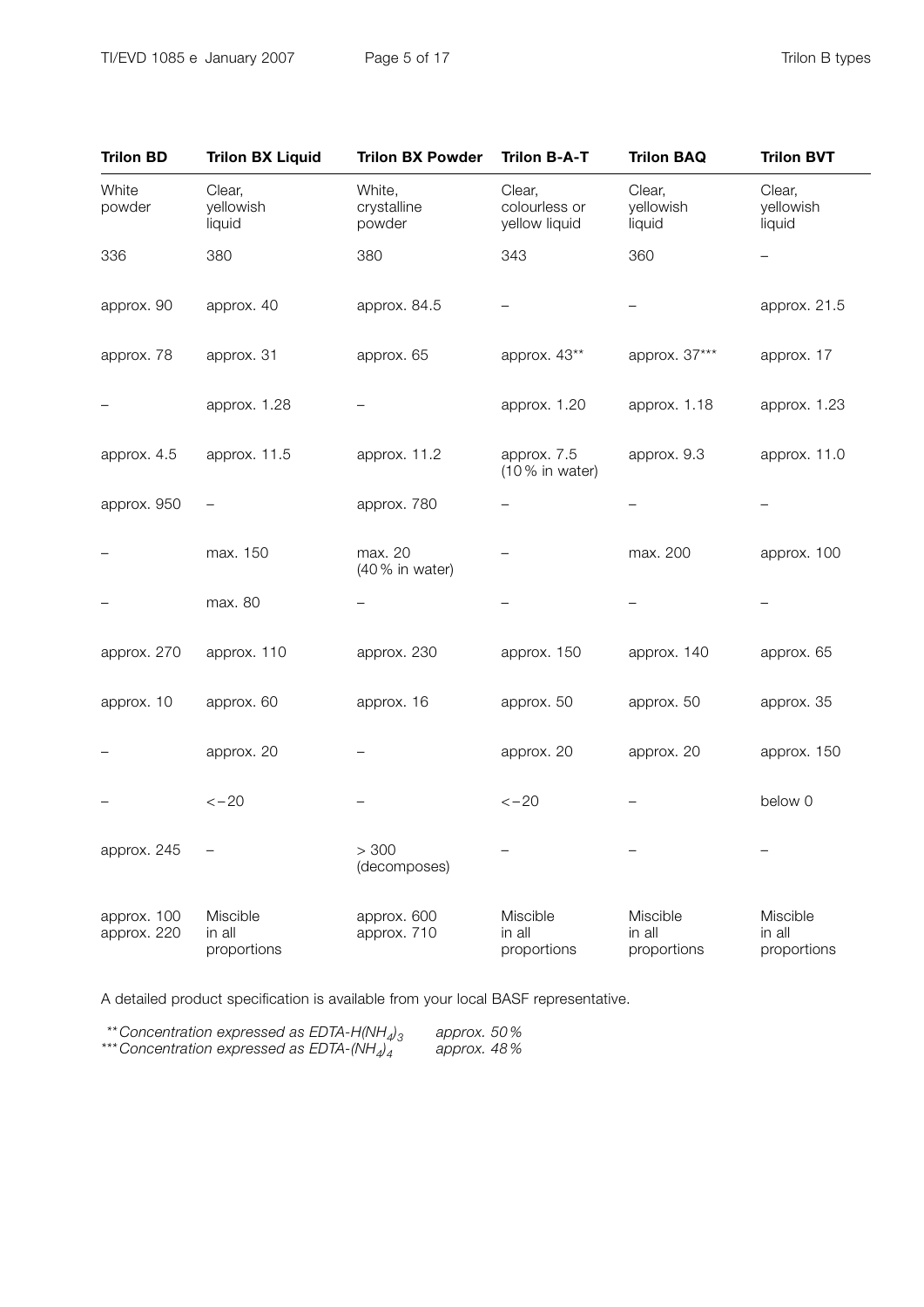

Viscosity as a function of temperature

**Complex formation** The most important property of the Trilon B types is their ability to form water-soluble complexes with polyvalent ions (eg. calcium, magnesium, lead, copper, zinc, cadmium, mercury, manganese, iron, aluminium) over a wide pH range from 2 to 13.5. EDTA usually forms 1 : 1 complexes, i. e. 1 mol of EDTA chelates binds to 1 mol of metal ions. The metal ion is completely enclosed by the ligand. These complexes remain stable, especially in alkali media and even at temperatures of up to 100 °C.

EDTA has six donor groups and it can form octahedral complexes.

From the law of mass action, the equation for the stability constant K can be written as follows:

$$
K = \frac{[MeZ^{(m-n)-}]}{[Me^{n+}][Z^{m-}]}
$$

where

| $[MeZ(m-n)$ <sup>-</sup> ] is the concentration of the chelate that is formed |  |  |  |  |  |  |
|-------------------------------------------------------------------------------|--|--|--|--|--|--|
|-------------------------------------------------------------------------------|--|--|--|--|--|--|

- [Me<sup>n+</sup>] is the concentration of free, positively charged metal ions
- $[Z<sup>m</sup>$ <sup>-</sup>] is the concentration of the ligand anion, in this case EDTA
- K is the stability constant for the chelate.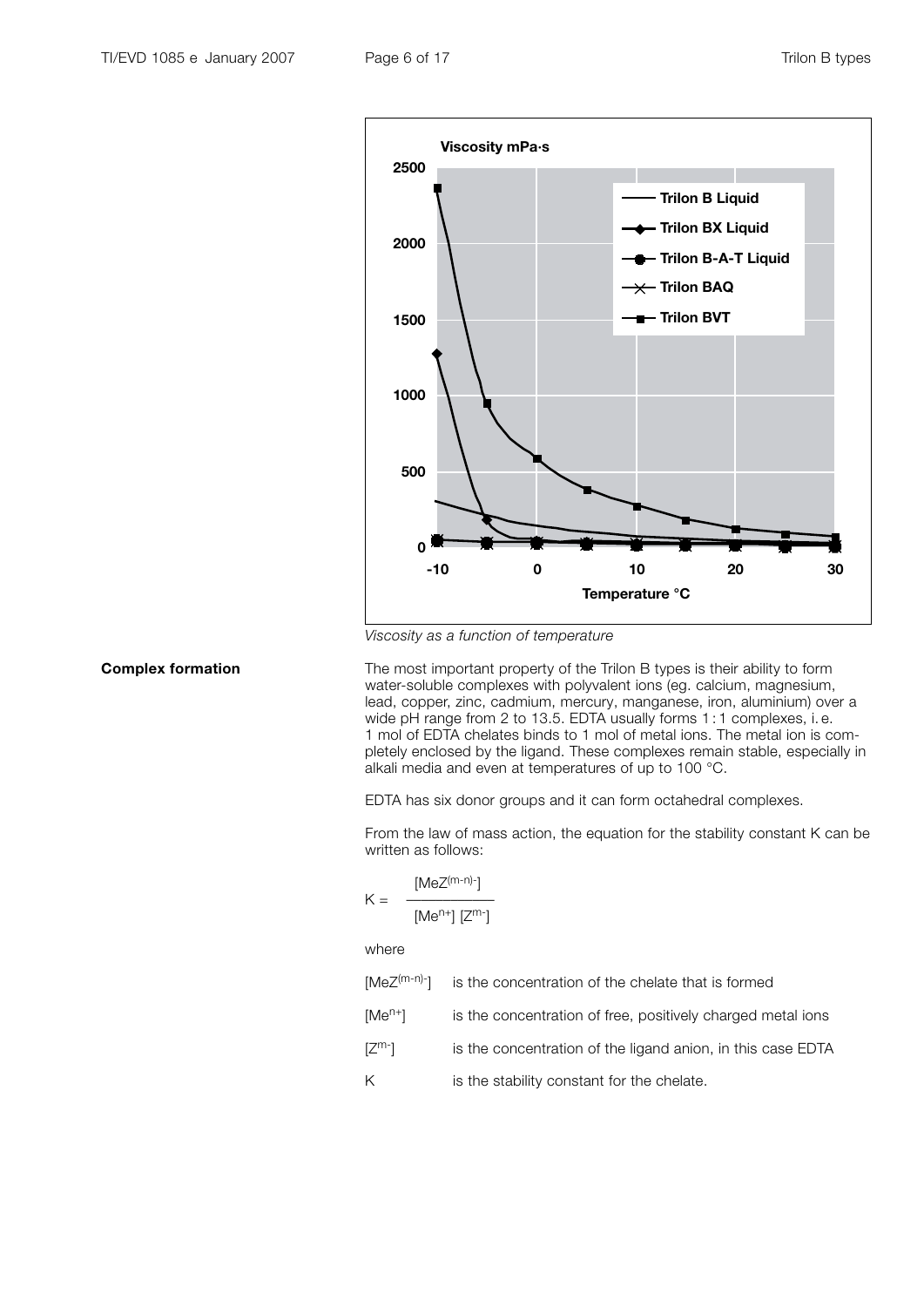| Metal ion                                                                                 | log K |  |
|-------------------------------------------------------------------------------------------|-------|--|
| $Co^{3+}$<br>Fe <sup>3+</sup><br>Hg <sup>2+</sup><br>Cu <sup>2+</sup><br>Ni <sup>2+</sup> | 41.0  |  |
|                                                                                           | 25.1  |  |
|                                                                                           | 21.8  |  |
|                                                                                           | 18.8  |  |
|                                                                                           | 18.6  |  |
| $Pb^{2+}$                                                                                 | 18.0  |  |
| $Cd2+$                                                                                    | 16.5  |  |
| $Zn^{2+}$                                                                                 | 16.5  |  |
| $Co^{2+}$<br>Al <sup>3+</sup>                                                             | 16.3  |  |
|                                                                                           | 16.1  |  |
| $Fe2+$                                                                                    | 14.3  |  |
| $Mn^{2+}$                                                                                 | 13.8  |  |
|                                                                                           | 10.6  |  |
| Ca <sup>2+</sup><br>Mg <sup>2+</sup><br>Ba <sup>2+</sup>                                  | 8.7   |  |
|                                                                                           | 7.9   |  |
| $Ag+$                                                                                     | 7.3   |  |
|                                                                                           |       |  |

Logarithmic stability constants (log K) for complexes of EDTA and selected metal ions

EDTA-H<sub>4</sub> is a tetrabasic acid that dissociates in four steps. The acid dissociation constants  $pK<sub>a</sub>$  are as follows.

| $EDTA-HA$   | $pK_{a}1$         | 2.0  |
|-------------|-------------------|------|
| $EDTA-H3$   | pK <sub>a</sub> 2 | 2.6  |
| $EDTA-H22-$ | pK <sub>a</sub> 3 | 6.2  |
| $EDTA-H3$   | pK <sub>a</sub> 4 | 10.3 |

In aqueous solutions, EDTA competes for metal ions with other anions such as hydroxide, sulphate, sulphide, carbonate and oxalate that form sparingly soluble metal salts. The formation of chelates reduces the concentration of free metal ions [Me<sup>n+</sup>] to such an extent that the solubility products of many sparingly soluble metal salts are no longer exceeded. The result is that the salts no longer precipitate or may even redissolve.

The high stability of these complexes prevents metal ions from participating in typical chemical reactions. For instance, manganese, iron and copper are no longer able to catalyse the decomposition of peroxide bleach.

Conditional stability constants [log  $K_{\text{cond}}$ ] take into account the stability constant K as well as the acid base dissociation equilibria.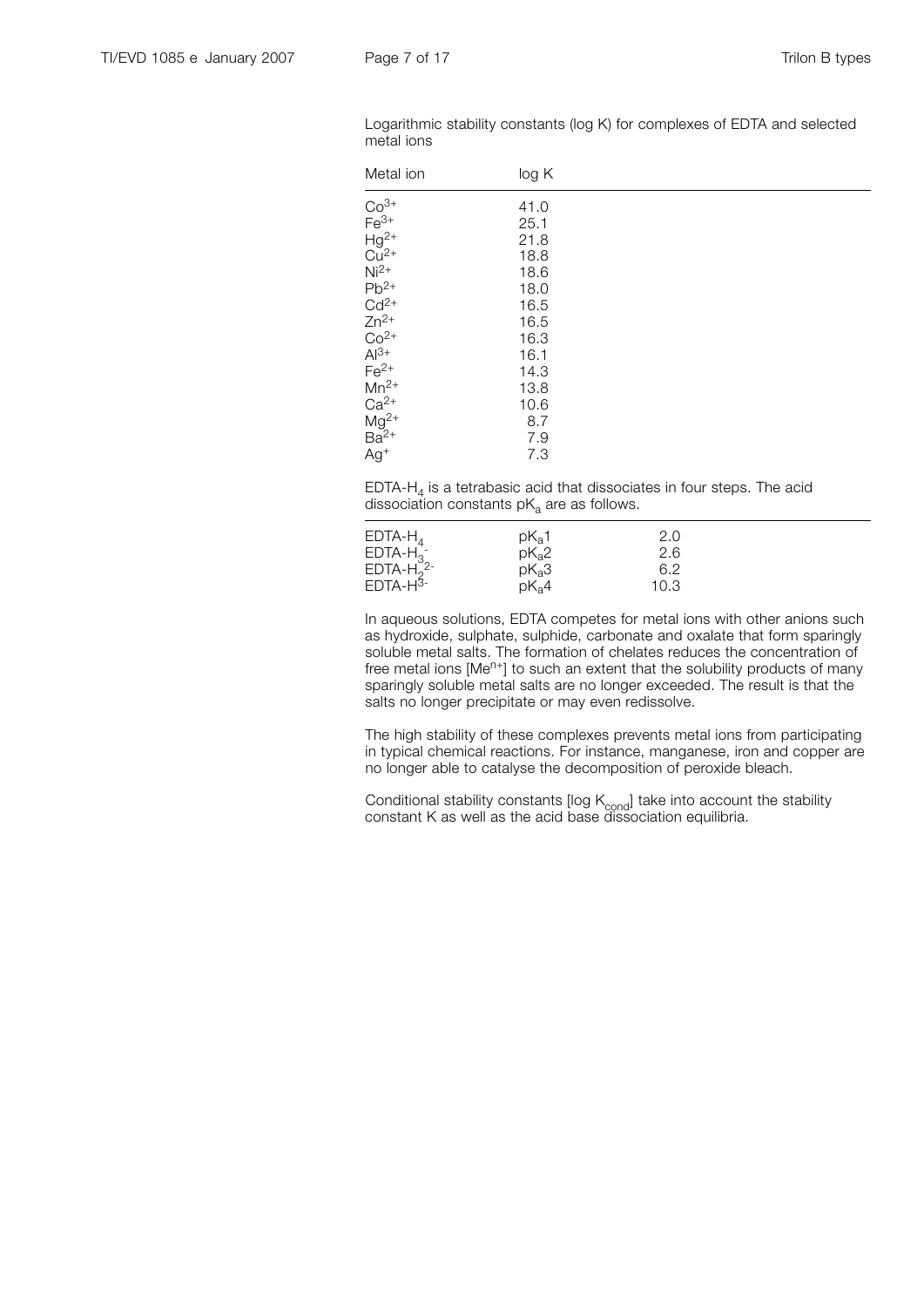



Conditionalstability constants for selected EDTA chelates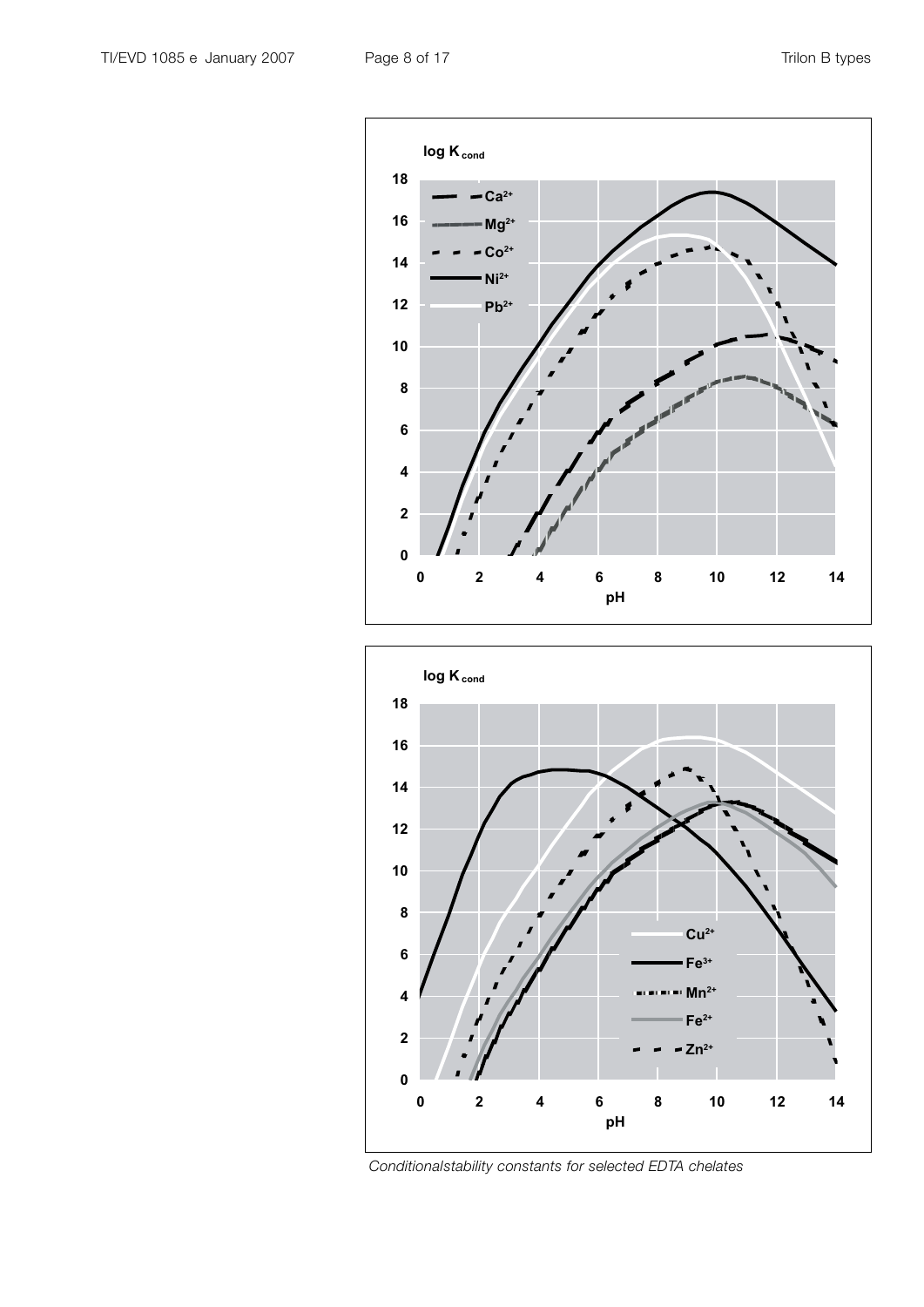The following table shows the amounts in grams of various different bases required to neutralize 100 g of Trilon BS.

| Base                  |      | Degree of neutralization |       |      |  |  |
|-----------------------|------|--------------------------|-------|------|--|--|
|                       |      | 2                        | 3     | 4    |  |  |
| Sodium hydroxide      | 13.7 | 27.4                     | 41.1  | 54.8 |  |  |
| Sodium hydroxide      | 18.5 | 37.0                     | 55.5  | 74.0 |  |  |
| Potassium hydroxide   | 19.2 | 38.4                     | 57.6  | 76.8 |  |  |
| Ammonia               | 11.6 | 23.2                     | 34.8  |      |  |  |
| Monoethanolamine      | 20.8 | 41.6                     | 62.4  |      |  |  |
| (Molar mass 61)       |      |                          |       |      |  |  |
| Diethanolamine        | 36.0 | 72.0                     | 108.0 |      |  |  |
| (Molar mass 105)      |      |                          |       |      |  |  |
| Triethanolamine       | 51.2 | 102.4                    |       |      |  |  |
| (Molar mass 149)      |      |                          |       |      |  |  |
| N-Diethylethanolamine | 40.2 | 80.4                     | 120.6 |      |  |  |
| (Molar mass 117)      |      |                          |       |      |  |  |
| Oleylamine            | 91.4 | 182.8                    |       |      |  |  |
| (Molar mass 267.5)    |      |                          |       |      |  |  |

The table below shows the pH ranges in which EDTA forms complexes.

1 g of EDTA-Na<sub>4</sub> or 0.77 g of EDTA-H<sub>4</sub> are able to sequester the following amounts of metal ions, independently of temperature.

| mg  | Metal ion      | Oxidation<br>number | pH range       | Colour of<br>complex |
|-----|----------------|---------------------|----------------|----------------------|
| 64  | Magnesium      | 2                   | $8.0 - 12.5$   | Colourless           |
| 105 | Calcium        | $\mathbf{2}$        | $6.0 - 13.5$   | Colourless           |
| 230 | Strontium      | 2                   | $8.0 - 13.5$   | Colourless           |
| 361 | <b>Barium</b>  | $\mathbf{2}$        | $10.0 - 13.0$  | Colourless           |
| 144 | Manganese      | $\overline{2}$      | $5.0 - 11.0$   | Colourless           |
|     |                |                     | $5.0 - 13.0*$  |                      |
| 147 | Iron           | 2                   | $1.0 - 12.5^*$ | Colourless           |
| 154 | Nickel         | $\mathbf{2}$        | $1.5 - 13.0$   | Blue                 |
| 155 | Cobalt         | 2                   | $4.0 - 12.0$   | $Red**$              |
|     |                |                     | $4.0 - 13.5$   | Violet***            |
| 167 | Copper         | 2                   | $1.5 - 11.5$   | Blue                 |
|     |                |                     | $5.0 - 13.0*$  |                      |
| 172 | Zinc           | 2                   | $4.0 - 13.0$   | Colourless           |
| 296 | Cadmium        | $\mathbf 2$         | $3.5 - 13.0$   | Colourless           |
| 545 | Lead           | $\mathbf{2}$        | $2.0 - 13.5$   | Colourless           |
| 71  | Aluminium      | 3                   | $2.5 - 13.5$   | Colourless           |
| 138 | Chromium       | 3                   | $1.5 - 5.0$    | Violet               |
| 147 | <i>Iron</i>    | 3                   | $1.0 - 5.5$    | Yellow               |
| 550 | <b>Bismuth</b> | 3                   | $1.0 - 9.0$    | Colourless           |

\* In the presence of a reducing agent

\*\*\* At room temperature

\*\*\* Appears when heated, persists on cooling

**Chemical stability** The Trilon B types are chemically very stable.

The Trilon B types have been shown to be very stable compared to other organic complexing agents such as citric acid, tartaric acid and gluconates, especially at high temperatures.

Whereas inorganic sequestring agents (eg. phosphates) may hydrolyse at high temperatures, Trilon B types are stable – even when heated to 200 °C under pressure.

Trilon BS and Trilon BD melt at approx. 245 °C.

Trilon B Powder and Trilon BX gradually lose their water of crystallization at high temperatures and they begin to decompose at approx. 300 °C.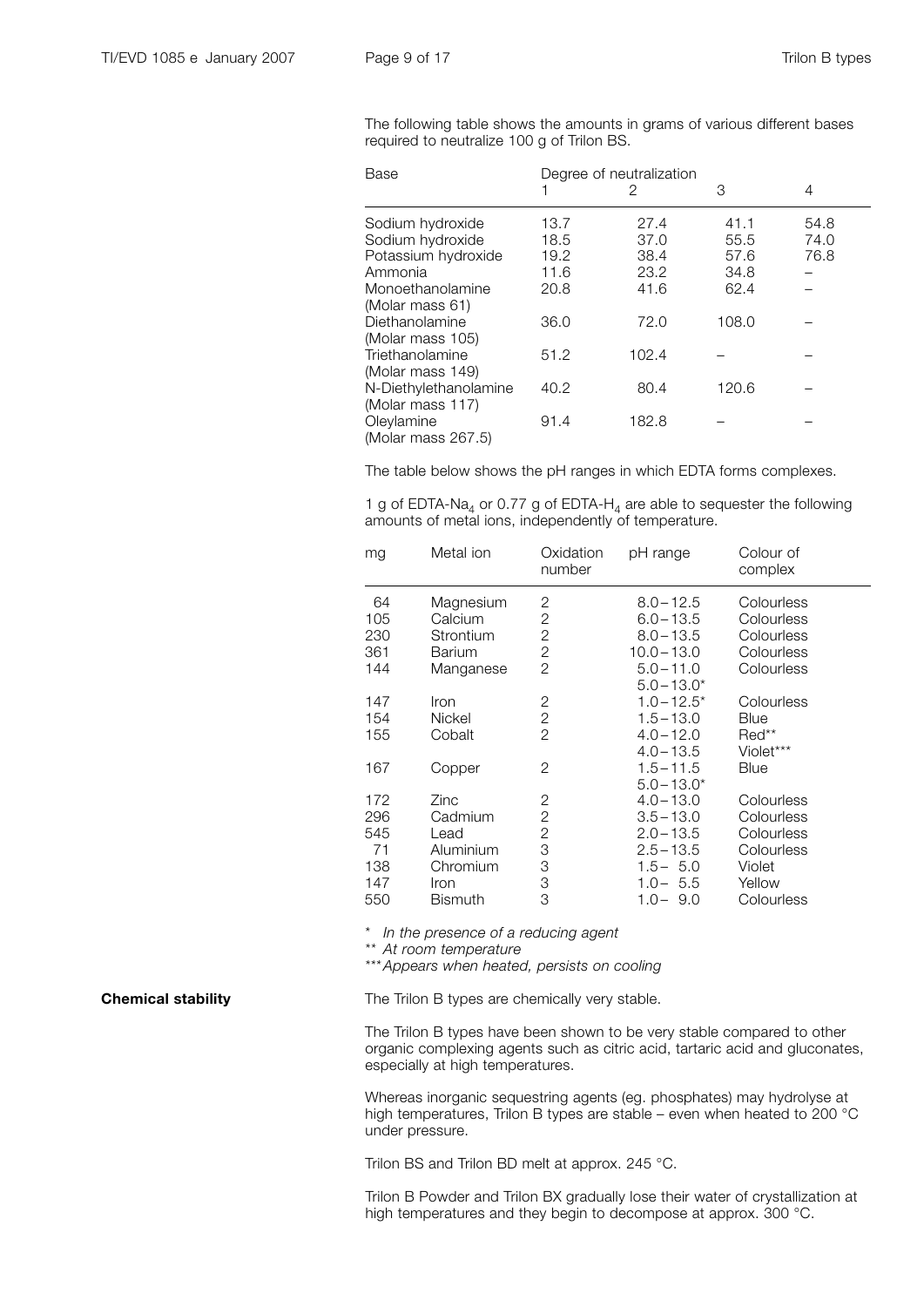The Trilon B types are resistant to strong acids and bases. They are gradually broken down by chromic acid, potassium permanganate and other strong oxidizing agents. Stability in the presence of hydrogen peroxide, percarbonate and perborate is sufficient for joint application. Nevertheless, we do not recommend combining Trilon B types and peroxides in liquid formulations.

Oxidizing agents impair the ability of Trilon BVT to form complexes.

Substances that release chlorine, such as sodium hypochlorite, have a highly detrimental effect on the performance of all of the Trilon B types, and some alkaline earth and heavy metal complexes are broken down.

**Corrosion** The Trilon B types stabilize polyvalent metal ions, which means that they can increase the rate at which metals dissolve. Nevertheless, with the exception of aluminium, an oxidizing agent such as air always has to be present for corrosion to take place. Unalloyed steel is prone to corrosion in media that contain air, but corrosion can be reduced substantially if the pH is in the alkaline range and can be eliminated almost completely if oxygen and other oxidizing agents are excluded. With the exception of aluminium, metals that are cleaned with the Trilon B types in the slightly alkaline range, which is the optimum pH range for the Trilon B types, are much less prone to corrosion than if they are cleaned with acids.

> The Trilon B types are capable of dissolving metal oxides such as magnetite, and great caution should be taken in cases in which resistance to corrosion depends the formation of a passive magnetite layer.

The only type of corrosion that has been observed with the Trilon B types is uniform corrosion: pitting or stress cracking have not been observed in media with a low chloride content. One of the advantages of the Trilon B types is that they can be supplied with a very low chloride content (< 20 mg/kg).

The following information on materials is of a very general nature, because corrosion depends on many different factors such as exposure to air, galvanic corrosion caused by the presence of different materials and by the flow patterns of liquids. The compatibility of Trilon B types with different materials needs to be tested in each individual case.

Austenitic stainless steels such as AISI/SAE 321 are very effective for vessels used to store and transport the Trilon B types even at temperatures of  $60 - 100$  °C.

Ferritic carbon steels such as ASTM A201 Grade B (European Material No. P265GH) are resistant to Trilon BX Liquid at temperatures up to 60 °C if the liquid is blanketed with nitrogen. Unalloyed steel is not sufficiently resistant to corrosion by Trilon B-A-T Liquid and Trilon BAQ, which are less alkaline.

Copper and alloys such as brass and bronze must not be treated with Trilon B-A-T Liquid or Trilon BAQ, because they contain ammonium compounds. Here, corrosion is at least partly due to the release of ammonia, and corrosion can be caused by the gas phase above the metal surface. On the other hand, the use of Trilon BD for cleaning copper components in power stations has been documented in the literature and very little corrosion has been detected even at high temperatures [9].

Aluminium and aluminium alloys such as AL 7075 T6 (European Material No. 3.4365) are not resistant to the Trilon B types, because Trilon B Liquid is alkaline and aluminium is quickly corroded by strong bases. The rate of corrosion depends to a large extent on the pH. The neutral and slightly acidic products such as Trilon B-A-T Liquid and Trilon BD are much less corrosive to aluminium than the alkaline Trilon B types.

Silicon carbide and tungsten carbide are suitable materials for pump seals. Nickel-bound tungsten carbide seals are resistant to Trilon B liquid at temperatures of up to 100 °C.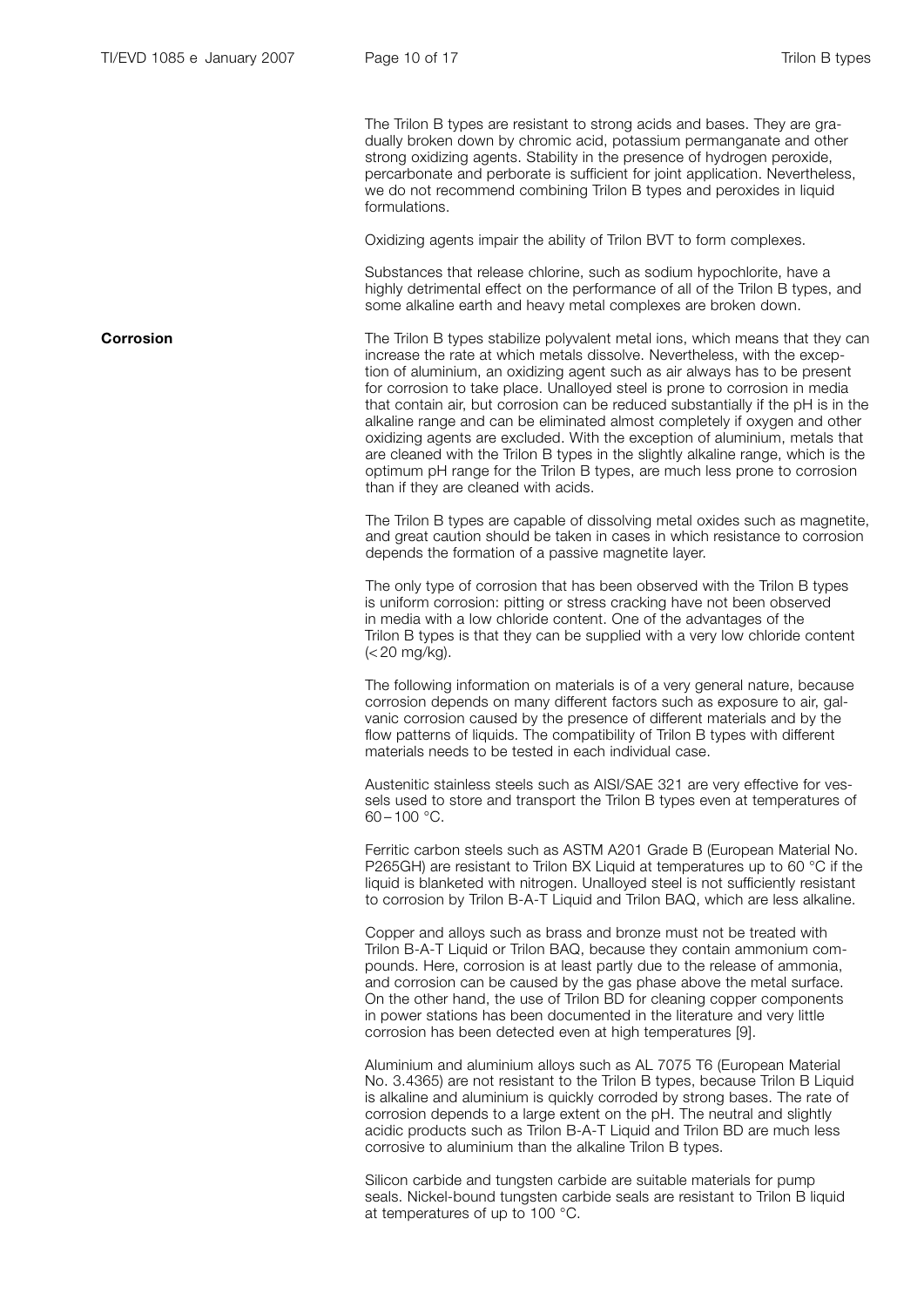| Applications              |                                                                                                                                                                                                                                                                                                                                                                                                                                                                                                                                                                                                                                                                                                                                                                                    |
|---------------------------|------------------------------------------------------------------------------------------------------------------------------------------------------------------------------------------------------------------------------------------------------------------------------------------------------------------------------------------------------------------------------------------------------------------------------------------------------------------------------------------------------------------------------------------------------------------------------------------------------------------------------------------------------------------------------------------------------------------------------------------------------------------------------------|
|                           | The Trilon B types are used sequester free metal ions in aqueous systems.<br>They are used to soften water and to remove traces of alkaline earth and<br>heavy metals.                                                                                                                                                                                                                                                                                                                                                                                                                                                                                                                                                                                                             |
|                           | The Trilon B types are also used to stabilize bleach.                                                                                                                                                                                                                                                                                                                                                                                                                                                                                                                                                                                                                                                                                                                              |
|                           | Stoichiometric amounts of Trilon B types are required to complex metal ions.<br>Solutions are clear after they have been treated with chelating agents, and<br>they do not need to be filtered or decanted.                                                                                                                                                                                                                                                                                                                                                                                                                                                                                                                                                                        |
|                           | The Trilon B types can be used to solubilize precipitated metal salts and<br>hydroxides. Traces of free metal ions are always present in equilibrium with<br>salts, even if these salts are very sparingly soluble. If the free ions are che-<br>lated, the equilibrium is gradually displaced in favour of the soluble chelates.                                                                                                                                                                                                                                                                                                                                                                                                                                                  |
|                           | The rate at which precipitates dissolve depends on their crystal structure<br>and age, and on the temperature. Increasing the temperature can help to<br>increase the rate at which precipitated solids dissolve. Old, dried-on scale<br>has to be treated with Trilon B types over a longer period, and we would<br>recommend applying 1 g/l more than the stoichiometric amount in this case.                                                                                                                                                                                                                                                                                                                                                                                    |
| <b>Laundry detergents</b> | The Trilon B types can be used to stabilize perborate and percarbonate<br>in powder detergents. Small amounts of complexing agents, as little as<br>0.5 – 1.0 % expressed as the active substance, can be added to prevent<br>traces of heavy metals from catalyzing the decomposition of hydrogen per-<br>oxide and other types of bleach. These heavy metals, which mainly consist<br>of iron, copper and manganese, originate from the walls of pipes, the soil<br>contained in the laundry and the other ingredients of the detergent. Perox-<br>ide bleach can break down fluorescent whitening agents, cause coloured<br>laundry to change shade and damage fabrics in the presence of heavy metal<br>ions. The Trilon B types protect fabrics by sequestering heavy metals. |
|                           | The Trilon B types play an active role in removing many types of soil and<br>boost the detergency of laundry detergents.                                                                                                                                                                                                                                                                                                                                                                                                                                                                                                                                                                                                                                                           |
| <b>Cleaners</b>           | The Trilon B types can be employed in all types of cleaner and degreaser<br>formulations for industrial and institutional applications. They prevent hard-<br>ness ions and heavy metal ions from precipitating. Inorganic solids of this<br>type can form scale and deposits in tanks, pipes, and nozzles and on hard<br>surfaces. The Trilon B types boost the performance of the surfactants con-<br>tained in cleaner formulations and ensure that their performance remains<br>undiminished during the whole cleaning process.                                                                                                                                                                                                                                                |
|                           | Scale that consists of calcium carbonate, calcium phosphate or calcium<br>oxalate can be formed in pipes and heat exchangers at high temperatures<br>in various industrial processes. The Trilon B types can be added to cleaner<br>formulations remove this type of scale. The rate at which the scale dissolves<br>can be increased by increasing the cleaning temperature.                                                                                                                                                                                                                                                                                                                                                                                                      |
|                           | Turbidity and precipitation is often a problem when highly concentrated<br>cleaners such as floor cleaners, metal cleaners and bottle-washing formula-<br>tions are prepared with hard water. This problem can be overcome in most<br>cases by adding Trilon B types. The excellent solubility of the Trilon B types<br>enables them to be used to replace some or all of the phosphates contained<br>in many formulations. This prevents highly concentrated liquid formulations                                                                                                                                                                                                                                                                                                  |

The Trilon B types can be used to protect lubricants, cleaners and polishes in emulsion form from the damaging effects of hard water and salts of polyvalent metal ions.

from precipitating and demixing at low temperatures.

**Soap** The Trilon B types can be added to curd soap, toilet soap and shaving soap at rates of between 0.3% and 2% to prevent it becoming rancid and discoloured. The heavy metals responsible for this are usually contained in the tallow, fatty acids and other raw materials, but soap can also be contaminated with metallic particles during drying, milling, plodding or stamping.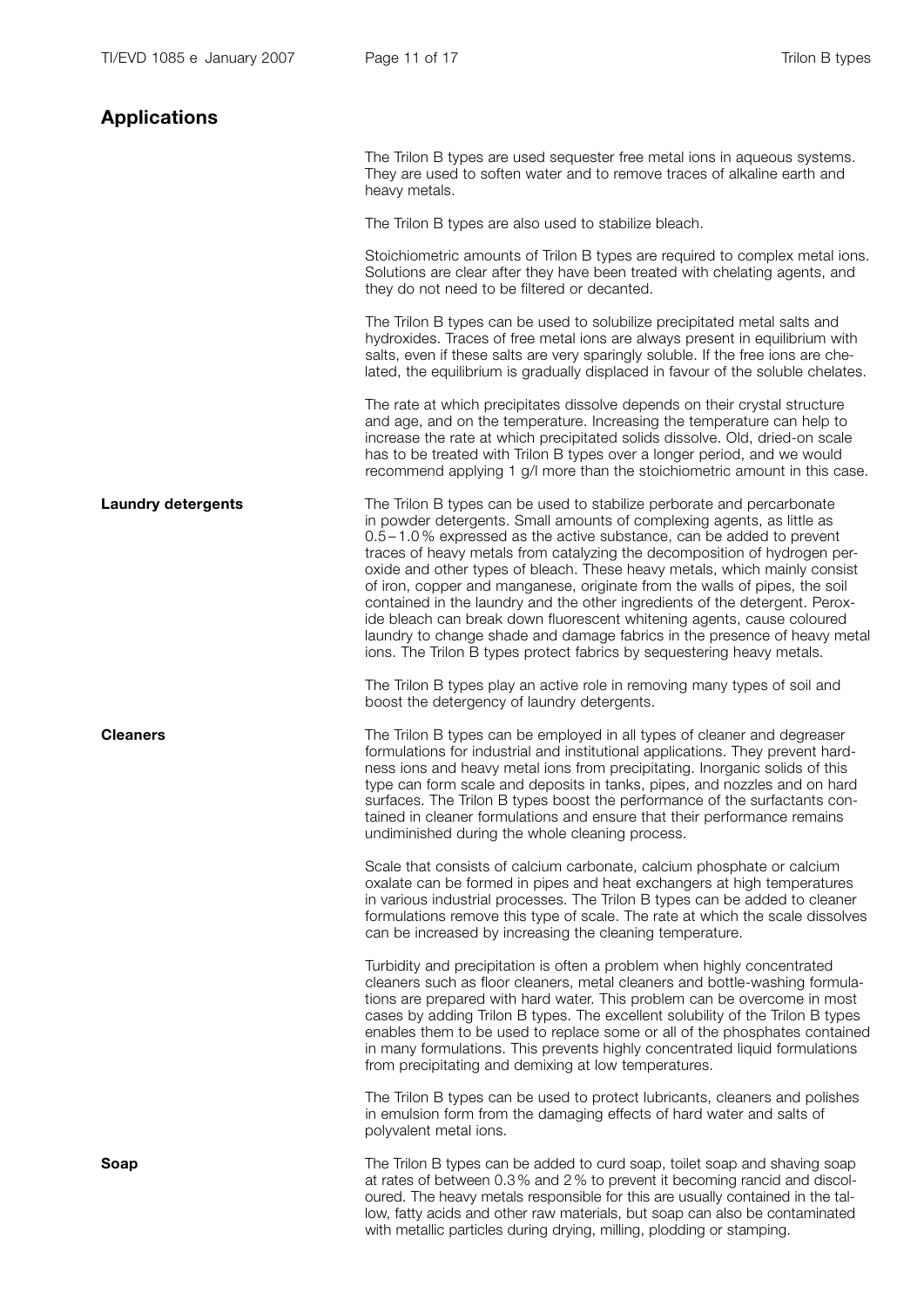They can also be added at higher rates  $(1 - 10\%)$  to prevent lime soaps from being formed, to boost the detergency of the soap and to promote foaming.

**Textile processing** The Trilon B types are employed in the textile industry in pretreatment, aftertreatment and dyeing processes to prevent insoluble substances such as boiler scale and lime soaps from precipitating. They ensure that the treatment process remains effective over the whole working life of the bath.

> The Trilon B types prevent hydroxides of heavy metals and alkaline earth metals from precipitating when cotton, wool and blended fabrics are boiled off with caustic soda.

> In bleaching processes, the disruptive heavy metal ions that are washed out of cotton, wool and blended fabrics have to be sequestered with Trilon B types to prevent them from catalysing the decomposition of peroxide bleach. The bleach would otherwise decompose very quickly. The Trilon B types enable bleaching costs to be reduced substantially.

The Trilon B types can also be used to stabilize dyes. They protect fabrics from incrustation and prevent dyes from being precipitated by calcium or magnesium salts.

The Trilon B types can be used to suppress turbidity when textiles are washed in hard water after they have been printed. The Trilon B types prevent hard water salts from being deposited on fabrics, which endures a brilliant shade and high fastness. The Trilon B types can be used to soften the water in order to enhance the whiteness of fabrics when textiles are treated with fluorescent whitening agents.

**Leather** The Trilon B types are employed in the production of leather before and during tanning and in dyeing processes. They prevent solids from being precipitated and staining the leather.

**Pulp and paper** The Trilon B types are used to stabilize peroxide and hydrosulphite bleach by sequestering disruptive metal ions, especially  $Fe^{3+}$ , Mn<sup>2+</sup> and Cu<sup>2+</sup>. These metals are washed out of the pulp in the form of their complexes.

#### Bleaching mechanical pulp

The Trilon B types enable substantial savings in the consumption of hydrogen peroxide and hydrosulphite bleach to be made. Complexing heavy metal ions improves the efficiency of the bleaching process. The Trilon B types make it possible for sodium silicate to be largely dispensed with in peroxide bleaching processes.

In reductive bleaching processes with sodium dithionite, the Trilon B types are used to sequester  $Fe<sup>3+</sup>$  ions that would otherwise react with phenolic compounds to form strongly coloured complexes.

The Trilon B types have also been shown to perform well in two-stage bleaching processes with peroxide and hydrosulphite or peroxide and peroxide.

#### Bleaching chemical pulp

Trilon BX types or Trilon C types are often used for bleaching chemical pulp. They prevent disruptive heavy metal ions from catalyzing the decomposition of oxidative bleach such as hydrogen peroxide by complexing them. The Trilon BX types are very pure grades of EDTA, and they allow consumption to be reduced by 10 % compared to standard grades of EDTA or DTPA.

Technological advances in the field of paper production have had the effect that paper machine white water circuits are operated at a higher degree of closure. This has resulted in the increased formation of scale and deposits in pipes and evaporators, etc., and on the pulp itself. The Trilon B types offer a simple means of softening the water. The Trilon B types, especially the Trilon BX types, are also capable of dissolving scale that consists of calcium carbonate, calcium sulphate or calcium oxalate in the 9 – 12 pH range.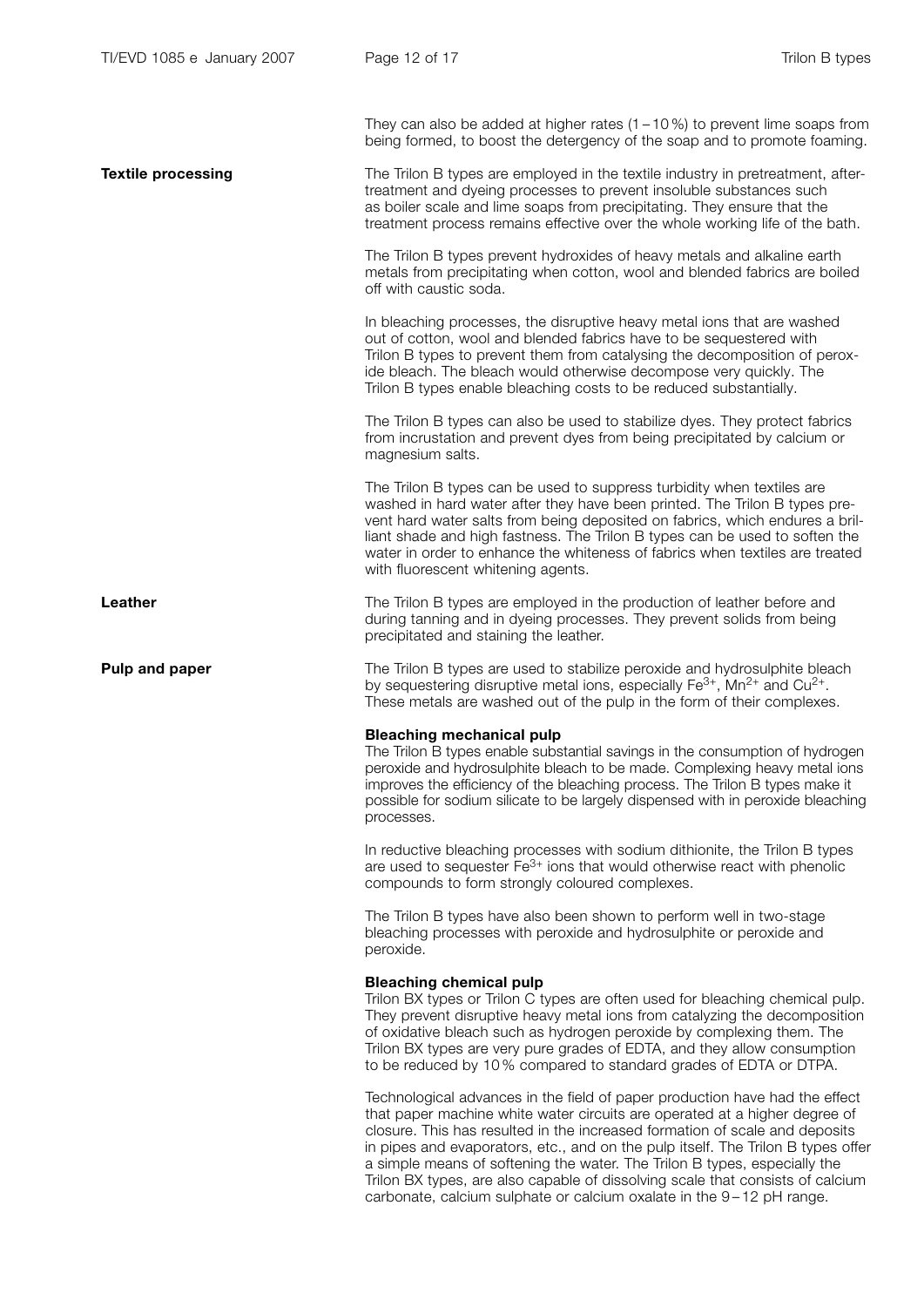| <b>Water treatment</b>          | Trilon B types are very effective for treating water to prevent scale and<br>deposits of calcium carbonate, calcium sulphate and calcium phosphate<br>from forming in boilers, evaporators, reverse osmosis membranes, heat<br>exchangers and filters, etc. They can also be used to remove scale.<br>The Trilon B types are every effective for cleaning equipment of this type,<br>because they are less corrosive than other cleaners. They have the advan-<br>tage over acids that no potentially disruptive $CO2$ is formed when calcium<br>carbonate is dissolved.<br>The following table shows the amounts of Trilon B required to soften 1 litre<br>of water containing 1 mmol of Ca <sup>2+</sup> ions/l at 20 °C <sup>*</sup> .<br>1 mmol $Ca^{2+}$ ions/I (DIN 53910, Part 1) |                                                                                                                                                                                                                                                                                                                                                                                                                                                                                                                                                                                                                                                                                                                                                                                                                                                                                                                |  |
|---------------------------------|------------------------------------------------------------------------------------------------------------------------------------------------------------------------------------------------------------------------------------------------------------------------------------------------------------------------------------------------------------------------------------------------------------------------------------------------------------------------------------------------------------------------------------------------------------------------------------------------------------------------------------------------------------------------------------------------------------------------------------------------------------------------------------------|----------------------------------------------------------------------------------------------------------------------------------------------------------------------------------------------------------------------------------------------------------------------------------------------------------------------------------------------------------------------------------------------------------------------------------------------------------------------------------------------------------------------------------------------------------------------------------------------------------------------------------------------------------------------------------------------------------------------------------------------------------------------------------------------------------------------------------------------------------------------------------------------------------------|--|
|                                 |                                                                                                                                                                                                                                                                                                                                                                                                                                                                                                                                                                                                                                                                                                                                                                                          |                                                                                                                                                                                                                                                                                                                                                                                                                                                                                                                                                                                                                                                                                                                                                                                                                                                                                                                |  |
|                                 | <b>Trilon BS</b><br>Trilon B Liquid<br>Trilon B Powder<br><b>Trilon BD</b>                                                                                                                                                                                                                                                                                                                                                                                                                                                                                                                                                                                                                                                                                                               | approx. 295 mg<br>approx. 955 mg<br>approx. 450 mg<br>approx. 370 mg                                                                                                                                                                                                                                                                                                                                                                                                                                                                                                                                                                                                                                                                                                                                                                                                                                           |  |
|                                 | internationally.                                                                                                                                                                                                                                                                                                                                                                                                                                                                                                                                                                                                                                                                                                                                                                         | * The standard unit of water hardness in Germany according to DIN 53910,<br>Part 1, is mmol of Ca ions per litre of water, but other units are still in use                                                                                                                                                                                                                                                                                                                                                                                                                                                                                                                                                                                                                                                                                                                                                    |  |
|                                 | $= 7.0^{\circ}$ English hardness (° Clark) = 100 ppm CaCO <sub>3</sub>                                                                                                                                                                                                                                                                                                                                                                                                                                                                                                                                                                                                                                                                                                                   | 1 mmol/l of Ca ions = $5.6^{\circ}$ German hardness = $10.0^{\circ}$ French hardness                                                                                                                                                                                                                                                                                                                                                                                                                                                                                                                                                                                                                                                                                                                                                                                                                           |  |
|                                 | 1° Clark (English hardness) corresponds to 0.01 g CaCO <sub>3</sub> /0.7 I water<br>$(= 0.143$ mmol Ca ions/l)                                                                                                                                                                                                                                                                                                                                                                                                                                                                                                                                                                                                                                                                           |                                                                                                                                                                                                                                                                                                                                                                                                                                                                                                                                                                                                                                                                                                                                                                                                                                                                                                                |  |
|                                 | 1° German hardness corresponds to 0.01 g CaO/I water<br>$(= 0.178$ mmol Ca ions/l)<br>1° French hardness corresponds to 0.01 g CaCO <sub>3</sub> /I water)<br>$(= 0.1$ mmol Ca ions/l)                                                                                                                                                                                                                                                                                                                                                                                                                                                                                                                                                                                                   |                                                                                                                                                                                                                                                                                                                                                                                                                                                                                                                                                                                                                                                                                                                                                                                                                                                                                                                |  |
|                                 |                                                                                                                                                                                                                                                                                                                                                                                                                                                                                                                                                                                                                                                                                                                                                                                          |                                                                                                                                                                                                                                                                                                                                                                                                                                                                                                                                                                                                                                                                                                                                                                                                                                                                                                                |  |
|                                 | In the United States, water hardness is sometimes expressed in ppm.<br>1 ppm CaCO <sub>3</sub> = 0.001 g CaCO <sub>3</sub> /l water = 0.01 mmol Ca ions/l.                                                                                                                                                                                                                                                                                                                                                                                                                                                                                                                                                                                                                               |                                                                                                                                                                                                                                                                                                                                                                                                                                                                                                                                                                                                                                                                                                                                                                                                                                                                                                                |  |
|                                 | Example                                                                                                                                                                                                                                                                                                                                                                                                                                                                                                                                                                                                                                                                                                                                                                                  | The amount of Trilon B Powder required to soften 100 I of water<br>with a hardness of 2 mmol Ca ions/I (= 200 ppm CaCO <sub>3</sub> = approx.<br>14° Clark) is 450 x 2 x 100 x 0.001 $g = 90$ g Trilon B Powder.                                                                                                                                                                                                                                                                                                                                                                                                                                                                                                                                                                                                                                                                                               |  |
| <b>Cleaning heat exchangers</b> | Trilon B-A-T Liquid is particularly effective for removing magnetite scale.<br>corrosion to alloyed and unalloyed steels, and it is much superior to the<br>recommended to remove magnetite scale at a pH of approx. 9 [7].                                                                                                                                                                                                                                                                                                                                                                                                                                                                                                                                                              | Magnetite scale can be formed in the heat exchangers of power stations or<br>in heating circuits if air is allowed to enter. Trilon B-A-T Liquid causes little<br>sodium salt in this respect. Scale can be removed most efficiently at ele-<br>vated temperatures. Magnetite is formed from a mixture of Fe(II) and Fe(III)<br>ions. Fe(II) forms complexes at a pH of approx. 9, but the pH needs to be in<br>the acid range ( $pH < 5$ ) for Fe(III) to be complexed. Adding hydrazine to the<br>cleaning solution can prevent Fe(III) ions from being formed and can reduce<br>these to Fe(II). This makes it easier to remove magnetite scale in the alkaline<br>pH range, and prevents iron(III) hydroxide sludge from being formed. It is<br>The rate at which the scale dissolves depends to a large extent on the thick-<br>ness of the scale, its composition and morphology, and the flow of liquid |  |
|                                 | through the system.                                                                                                                                                                                                                                                                                                                                                                                                                                                                                                                                                                                                                                                                                                                                                                      | through the equipment to be descaled. Practical experience has shown that<br>the rate at which scale is removed can be speeded up by increasing the<br>concentration of Trilon B-A-T Liquid, the temperature and the rate of flow                                                                                                                                                                                                                                                                                                                                                                                                                                                                                                                                                                                                                                                                              |  |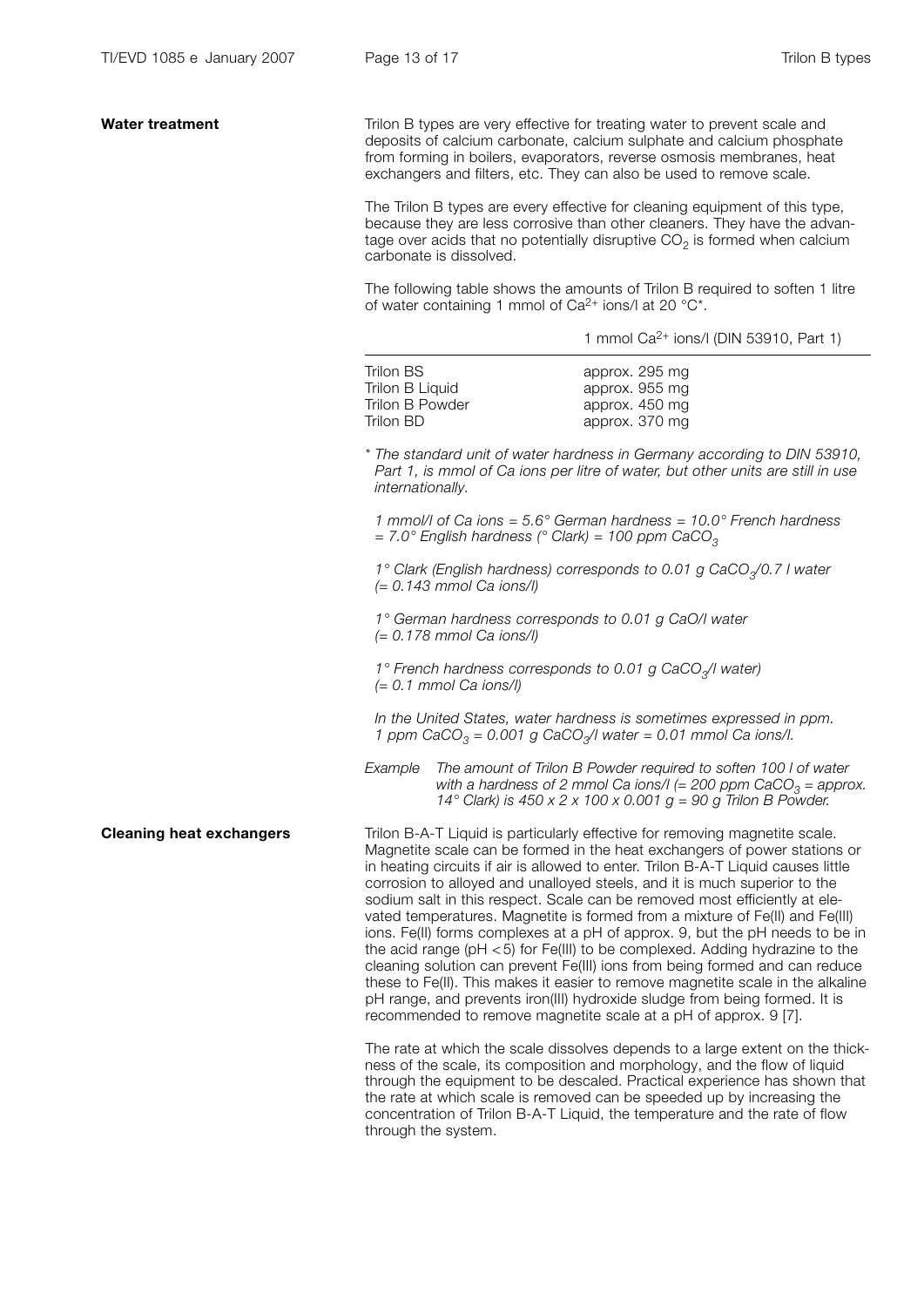Adding Trilon B-A-T Liquid to the feed water in low concentrations has the advantage that the protective layer of scale that is formed on the bare metal is of a much higher quality than the layer formed in the absence of complexing agents. The protective layer acts as a patina, protecting the underlying metal from corrosion. The layer formed in the presence of Trilon B-A-T Liquid is very resistant to corrosion, especially static corrosion when the plant is shut down [6].

**Radioactive decontamination** The Trilon B types can be employed in radioactive decontamination processes. They can be used to dissolved the insoluble oxides or radioactive elements. Complexes can then be easily removed form hard surfaces or the skin. Formulations are more effective if they contain a surfactant such as our Lutensol<sup>®</sup> types.

**Electroplating** Trilon B Powder and Trilon BX Powder can be used to stabilise phosphonates in neutral and alkaline derusting and descaling baths. The Trilon B types also prevent lime soaps from precipitating, which prolongs the working life of baths.

> Trilon BVT can be added to alkaline degreasing baths that contain polyphosphates to reduce the hydrolysis of polyphosphates in the presence of metal ions, especially alkaline earth and heavy metal ions. Adding Trilon BVT to degreasing baths helps to inhibit the formation of orthophosphates. This reduces the danger of the phosphates precipitating, which impairs the complexing power of the bath and its ability to disperse soil and emulsify grease. Trilon BVT boosts the detergency of degreasing baths and prevents non-ferrous metals from tarnishing.

Trilon BVT can be added to passivation and neutralization baths after the metal has been pickled with acid in order to completely remove insoluble iron oxide hydrates from the water and acid.

Trilon BVT is able to sequester iron(II) and iron(III) in neutral and alkaline media, and especially in highly alkaline solutions, irrespective of the hardness of the water.

Under normal conditions, i. e. in 3 – 10 % caustic soda, 100 g of Trilon BVT sequesters 8.0 – 9.0 g iron ions, 2.15 g calcium ions or 1.3 g of magnesium ions.

Complexing power of Trilon BVT as a function of pH

| рH                                | 1 g of Trilon BVT sequesters<br>Fe (mg) at 25 $\degree$ C                        |  |  |
|-----------------------------------|----------------------------------------------------------------------------------|--|--|
| 5<br>6<br>7<br>8<br>9<br>10<br>11 | approx. 33<br>approx. 33<br>approx. 33<br>approx. 33<br>approx. 46<br>approx. 63 |  |  |
| 12<br>13                          | approx. 78<br>approx. 100<br>approx. 140                                         |  |  |

Trilon BS is employed as a complexing agent in electroplating and electroless plating baths and it is used to regenerate baths by sequestering impurities.

Trilon BS consists of the free acid of EDTA, and it has the advantage that it can be neutralized with a wide variety of different bases, such as sodium hydroxide, potassium hydroxide or organic amines. This enables the solubility of the complexing agent to be controlled. The degree of neutralization can also be varied within wide limits.

Trilon BS and the Trilon BX types can be used in applications that demand high standards of purity.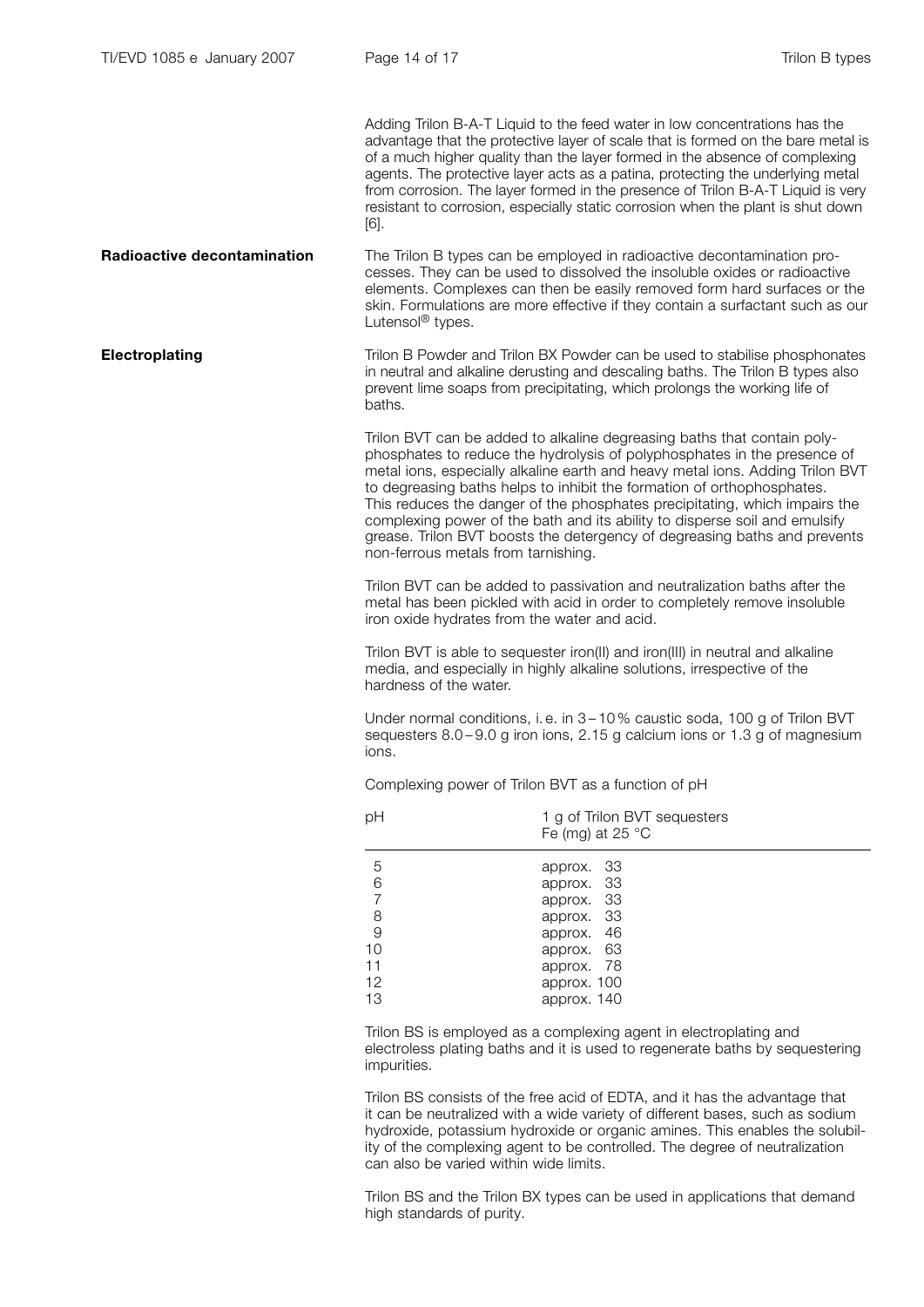The Trilon BX types are employed in electroplating and electroless plating baths on account of their high purity.

Electroless copper plating baths are extremely sensitive to organic impurities and heavy metals. These substances have a very detrimental effect on the effectiveness and stability of the formulation. Baths based on the Trilon BX types remain stable. The high concentration of metal enables the copper to be applied very evenly. Baths based on the Trilon BX types are distinguished by their long working life and the high quality of the copper deposits.

The Trilon B types make it easier to separate metals that are difficult to isolate, such as rare earths.

**Polymerisation** The Trilon B types, especially the Trilon BX types, are used in the production of rubber as a complexing agent for iron(II) catalysts. The latex can be washed with Trilon B types to remove traces of heavy metals, especially copper and manganese, that originate from the bark of trees. This prevents the rubber from ageing prematurely.

> All products that come into contact with rubber have to be free of heavy metal ions. Articles that are intended to be treated, coated, or impregnated with rubber can be washed by boiling them for 1-2 hours in water that contains 1-2 g Trilon BX Powder per litre.

**Printing inks** Trilon BD prevents lithographic inks from scumming and piling. It sequesters the polyvalent metal ions in the fountain solution and prevents them from forming salts. Depending on the hardness of the water and the type of binder, Trilon BD is applied at a rate of between 0.5 % and 2 %, expressed as a proportion of the printing ink. It can be added in solid form to the pigment before it is dispersed or it can be dissolved and added to the fountain solution.

> Trilon BD can cause some inks to dry more slowly. This problem can be overcome by increasing the drier content or changing over to other driers.

Safety

We know of no ill effects that could have resulted from using the Trilon B types for the purpose for which they are intended and from processing them in accordance with current practice.

According to the experience we have gained over many years and other information at our disposal, the Trilon B types do not exert any harmful effects on health, provided that they are used properly, due attention is given to the precautions necessary for handling chemicals, and the information and advice given in our Safety Data Sheets are observed.

**Storage** Trilon B Liquid and Trilon BX Liquid should not be stored at temperatures below 0 °C, because this can cause them to precipitate. It can be reconstituted by heating it briefly to 40–50 °C and stirring.

> Trilon B Liquid, Trilon B-A-T Liquid and Trilon BAQ are easily capable of being pumped at temperatures down to -10 °C.

Trilon B Powder is hygroscopic, and so it should be kept in tightly sealed containers.

The Trilon B types supplied in powder form have a shelf life of two years, provided they are stored in their original packaging and kept tightly sealed.

The Trilon B types supplied in liquid form have a shelf life of one year in their tightly sealed original packaging.

We would recommend storing the Trilon B types supplied in liquid form in tanks made from AISI 316 Ti or AISI 321 stainless steel.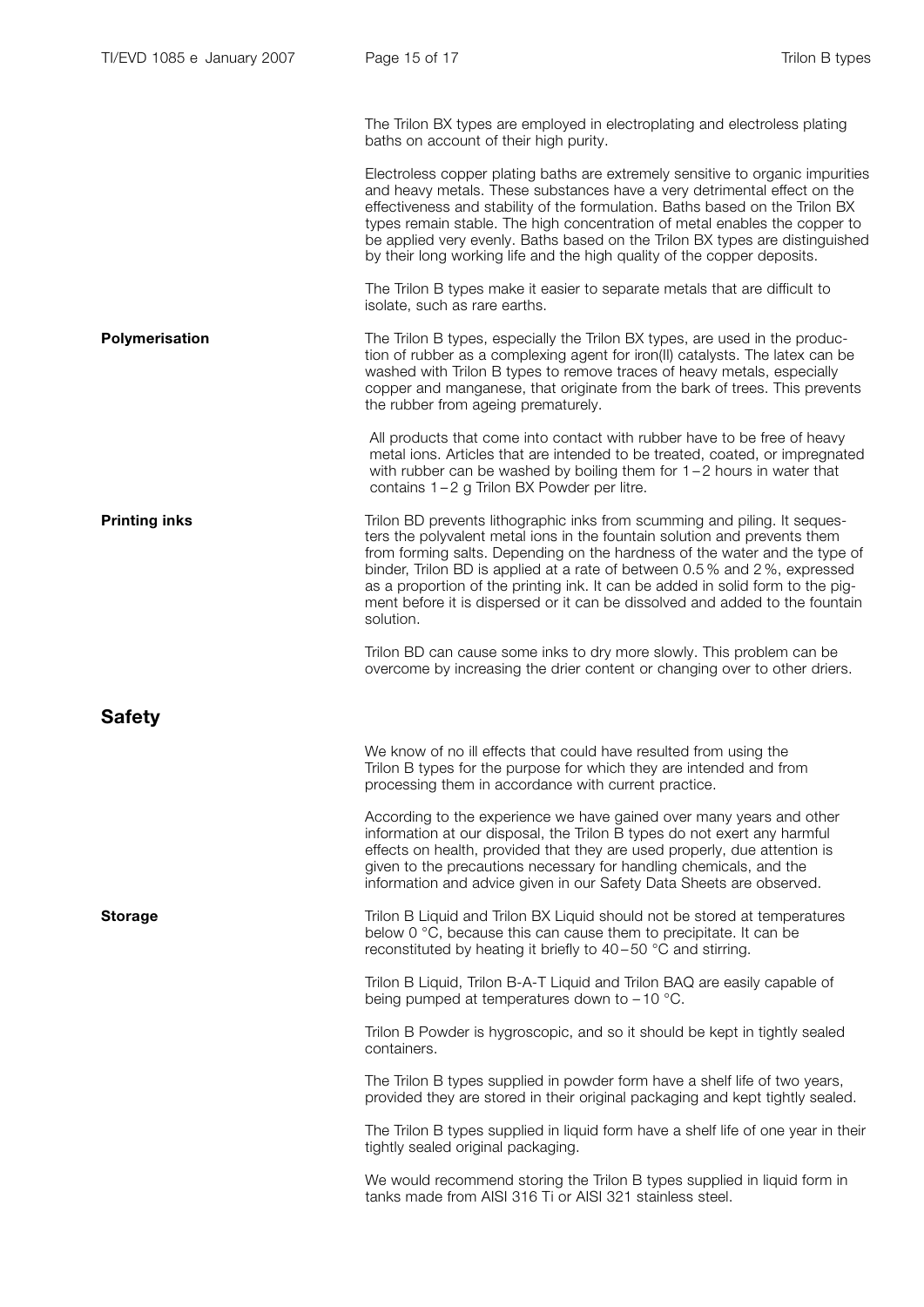| <b>Ecology and toxicology</b> | EDTA can be broken down and removed from the environment by biotic and<br>abiotic processes. EDTA is quickly broken down by photochemical degrada-<br>tion. In particular, EDTA-iron complexes readily decompose on exposure to<br>sunlight into substances that are readily biodegradable [1].                                                                                                                                                                                                                                                                                                                                      |
|-------------------------------|--------------------------------------------------------------------------------------------------------------------------------------------------------------------------------------------------------------------------------------------------------------------------------------------------------------------------------------------------------------------------------------------------------------------------------------------------------------------------------------------------------------------------------------------------------------------------------------------------------------------------------------|
|                               | EDTA is inherently biodegradable, provided that the bacteria are sufficiently<br>adapted and the residence time is long enough. Both of these conditions<br>can be present in the environment [2, 3, 3 a].                                                                                                                                                                                                                                                                                                                                                                                                                           |
|                               | EDTA can be broken down quickly by UV oxidation, which can be made use<br>of in industrial wastewater treatment plants [1a].                                                                                                                                                                                                                                                                                                                                                                                                                                                                                                         |
|                               | However, this biodegradation process takes a relatively long time, with the<br>result that the removal rates that are measured with methods such as the<br>Zahn-Wellens test [4, 5] or in treatment plants are generally low. EDTA is<br>not persistent in the environment. The interaction between the various<br>different mechanisms ensures that the rates of removal are high enough<br>that only a fractional amount of the EDTA that is used finds its way into the<br>environment.                                                                                                                                           |
|                               | The information given above has been confirmed by experts from EU<br>member states in the EU EDTA Risk Assessment, which was completed in<br>2004.                                                                                                                                                                                                                                                                                                                                                                                                                                                                                   |
|                               | No problems affecting consumers were identified in any of the applications<br>for EDTA or in the production of EDTA.                                                                                                                                                                                                                                                                                                                                                                                                                                                                                                                 |
|                               | EDTA was found to have low toxicity to aquatic organisms in the<br>environment.                                                                                                                                                                                                                                                                                                                                                                                                                                                                                                                                                      |
|                               | No risks were identified that could be attributed to the influence of EDTA on<br>the mobility of heavy metals [8].                                                                                                                                                                                                                                                                                                                                                                                                                                                                                                                   |
| Labelling                     | Please refer to the latest Safety Data Sheets for detailed, up-to-date<br>information on classification, labelling and product safety.                                                                                                                                                                                                                                                                                                                                                                                                                                                                                               |
| <b>Note</b>                   |                                                                                                                                                                                                                                                                                                                                                                                                                                                                                                                                                                                                                                      |
|                               | The data contained in this publication are based on our current knowledge<br>and experience. In view of the many factors that may affect processing<br>and application of our product, these data do not relieve processors from<br>carrying out their own investigations and tests; neither do these data imply<br>any guarantee of certain properties, nor the suitability of the product for<br>a specific purpose. Any descriptions, drawings, photographs, data, pro-<br>portions, weights etc. given herein may change without prior information<br>and do not constitute the agreed contractual quality of the product. It is |

the responsibility of the recipient of our products to ensure that any proprietary rights and existing laws and legislation are observed.

January 2007